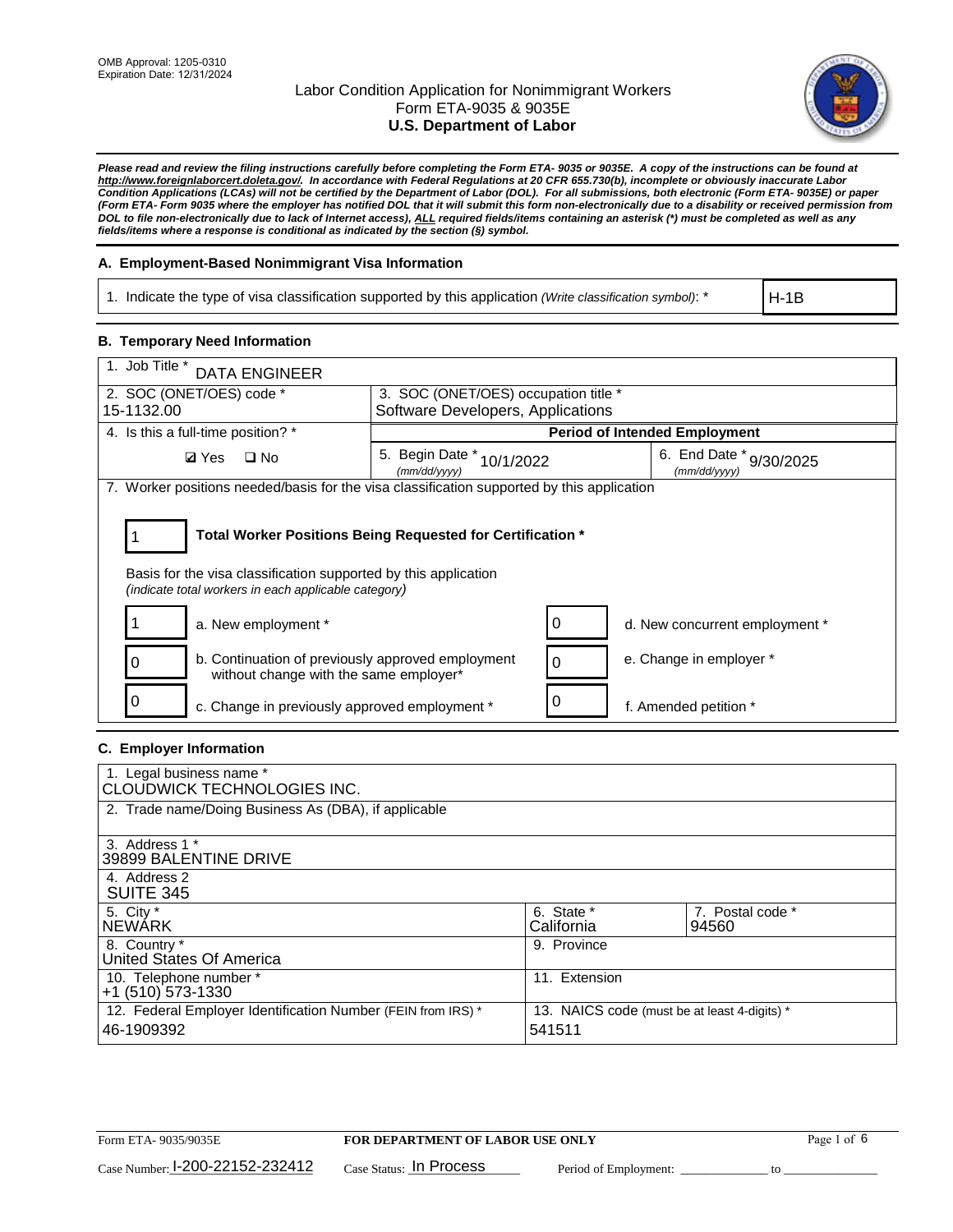

# **D. Employer Point of Contact Information**

**Important Note**: The information contained in this Section must be that of an employee of the employer who is authorized to act on behalf of the employer in labor certification matters. The information in this Section must be different from the agent or attorney information listed in Section E, unless the attorney is an employee of the employer.

| 1. Contact's last (family) name *                   | 2. First (given) name * |                          | 3. Middle name(s)         |
|-----------------------------------------------------|-------------------------|--------------------------|---------------------------|
| <b>CHHABRA</b>                                      | <b>MANINDER</b>         |                          | <b>SINGH</b>              |
| 4. Contact's job title *<br>CHIEF EXECUTIVE OFFICER |                         |                          |                           |
| 5. Address 1 *<br>39899 BALENTINE DRIVE             |                         |                          |                           |
| 6. Address 2<br><b>SUITE 345</b>                    |                         |                          |                           |
| 7. City *<br><b>NEWÁRK</b>                          |                         | 8. State *<br>California | 9. Postal code *<br>94560 |
| 10. Country *<br>United States Of America           |                         | 11. Province             |                           |
| 12. Telephone number *                              | Extension<br>13.        | 14. E-Mail address       |                           |
| +1 (510) 573-1330                                   |                         | MANI@CLOUDWICK.COM       |                           |

# **E. Attorney or Agent Information (If applicable)**

**Important Note**: The employer authorizes the attorney or agent identified in this section to act on its behalf in connection with the filing of this application.

| 1. Is the employer represented by an attorney or agent in the filing of this application? *<br>If "Yes," complete the remainder of Section E below. | <b>Ø</b> Yes<br>$\square$ No    |                          |                              |                                                      |  |
|-----------------------------------------------------------------------------------------------------------------------------------------------------|---------------------------------|--------------------------|------------------------------|------------------------------------------------------|--|
| 3. First (given) name §<br>2. Attorney or Agent's last (family) name §                                                                              |                                 |                          | 4. Middle name(s)            |                                                      |  |
| AHLUWALIA                                                                                                                                           | <b>INDERJIT</b><br><b>SINGH</b> |                          |                              |                                                      |  |
| 5. Address 1 §<br>1871 THE ALAMEDA                                                                                                                  |                                 |                          |                              |                                                      |  |
| 6. Address 2<br><b>SUITE 333</b>                                                                                                                    |                                 |                          |                              |                                                      |  |
| 7. City §<br><b>SAN JOSE</b>                                                                                                                        |                                 | 8. State §<br>California |                              | 9. Postal code §<br>95126                            |  |
| 10. Country §<br>United States Of America                                                                                                           |                                 | 11. Province             |                              |                                                      |  |
| 12. Telephone number §                                                                                                                              | 13. Extension                   | 14. E-Mail address       |                              |                                                      |  |
| +1 (408) 981-7696                                                                                                                                   |                                 |                          | INDER@AHLUWALIA-FIRM.COM     |                                                      |  |
| 15. Law firm/Business name §                                                                                                                        |                                 |                          | 16. Law firm/Business FEIN § |                                                      |  |
| THE AHLUWALIA FIRM                                                                                                                                  |                                 |                          | 26-2910905                   |                                                      |  |
| 17. State Bar number (only if attorney) §                                                                                                           |                                 |                          |                              | 18. State of highest court where attorney is in good |  |
| standing (only if attorney) §<br>26168<br>Tennessee                                                                                                 |                                 |                          |                              |                                                      |  |
| 19. Name of the highest State court where attorney is in good standing (only if attorney) §                                                         |                                 |                          |                              |                                                      |  |
| TENNESSEE SUPREME COURT                                                                                                                             |                                 |                          |                              |                                                      |  |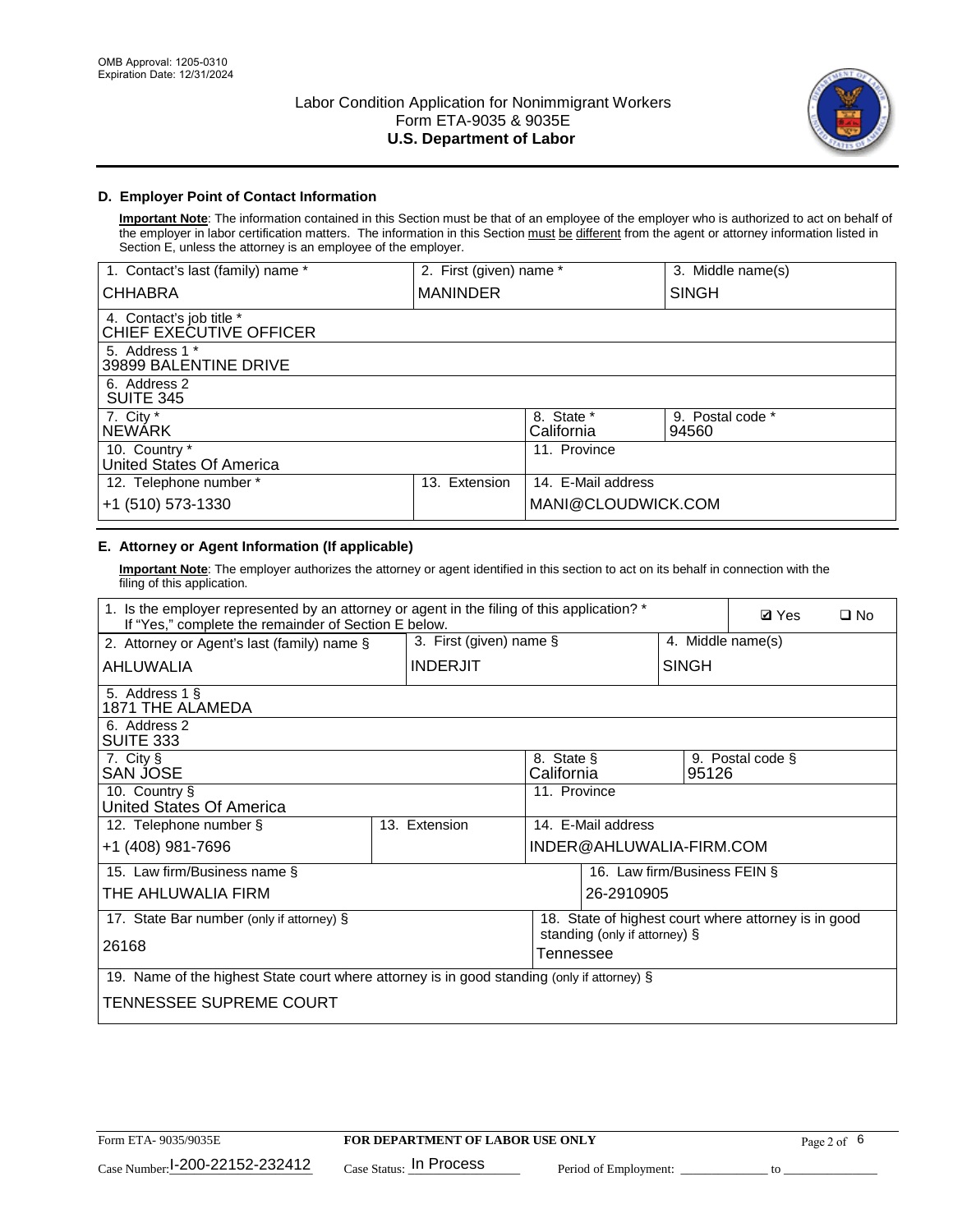

### **F. Employment and Wage Information**

**Important Note**: The employer must define the intended place(s) of employment with as much geographic specificity as possible. Each intended place(s) of employment listed below must be the worksite or physical location where the work will actually be performed and cannot be a P.O. Box. The employer must identify all intended places of employment, including those of short duration, on the LCA. 20 CFR 655.730(c)(5). If the employer is submitting this form non-electronically and the work is expected to be performed in more than one location, an attachment must be submitted in order to complete this section. An employer has the option to use either a single Form ETA-9035/9035E or multiple forms to disclose all intended places of employment. If the employer has more than ten (10) intended places of employment at the time of filing this application, the employer must file as many additional LCAs as are necessary to list all intended places of employment. See the form instructions for further information about identifying all intended places of employment.

### a.*Place of Employment Information* 1

| 1. Enter the estimated number of workers that will perform work at this place of employment under<br>the LCA.*                 |                                                                                                                           |  |                                          |                      | 1                        |             |  |
|--------------------------------------------------------------------------------------------------------------------------------|---------------------------------------------------------------------------------------------------------------------------|--|------------------------------------------|----------------------|--------------------------|-------------|--|
| 2. Indicate whether the worker(s) subject to this LCA will be placed with a secondary entity at this<br>place of employment. * |                                                                                                                           |  |                                          |                      | $\Box$ Yes               | <b>Z</b> No |  |
|                                                                                                                                | 3. If "Yes" to question 2, provide the legal business name of the secondary entity. §                                     |  |                                          |                      |                          |             |  |
|                                                                                                                                | 4. Address 1 *<br>45 Wilson Ave                                                                                           |  |                                          |                      |                          |             |  |
|                                                                                                                                | 5. Address 2                                                                                                              |  |                                          |                      |                          |             |  |
| 6. City $*$<br>Parlin                                                                                                          |                                                                                                                           |  | 7. County *<br>Middlesex                 |                      |                          |             |  |
|                                                                                                                                | 8. State/District/Territory *<br>New Jersey                                                                               |  | 9. Postal code *<br>08859                |                      |                          |             |  |
|                                                                                                                                | 10. Wage Rate Paid to Nonimmigrant Workers *                                                                              |  | 10a. Per: (Choose only one)*             |                      |                          |             |  |
|                                                                                                                                | □ Hour □ Week □ Bi-Weekly □ Month ☑ Year<br>From $\frac{1}{5}$ 101754 00 To: $\frac{1}{5}$ 150000 00                      |  |                                          |                      |                          |             |  |
|                                                                                                                                | 11. Prevailing Wage Rate *                                                                                                |  | 11a. Per: (Choose only one)*             |                      |                          |             |  |
|                                                                                                                                | 101754 00<br>$\mathbf S$                                                                                                  |  | □ Hour □ Week □ Bi-Weekly □ Month ☑ Year |                      |                          |             |  |
|                                                                                                                                | Questions 12-14. Identify the source used for the prevailing wage (PW) (check and fully complete only one): *             |  |                                          |                      |                          |             |  |
| 12.<br>$\Box$                                                                                                                  | A Prevailing Wage Determination (PWD) issued by the Department of Labor                                                   |  |                                          |                      | a. PWD tracking number § |             |  |
| 13.<br>$\boldsymbol{\mathcal{V}}$                                                                                              | A PW obtained independently from the Occupational Employment Statistics (OES) Program                                     |  |                                          |                      |                          |             |  |
|                                                                                                                                | a. Wage Level (check one): §                                                                                              |  |                                          | b. Source Year §     |                          |             |  |
|                                                                                                                                | ☑ ⊪<br>$\square$ $\square$<br>$\Box$ IV<br>$\Box$ N/A<br>□⊥                                                               |  |                                          | 7/1/2021 - 6/30/2022 |                          |             |  |
| 14.                                                                                                                            | A PW obtained using another legitimate source (other than OES) or an independent authoritative source                     |  |                                          |                      |                          |             |  |
|                                                                                                                                | a. Source Type (check one): §<br>b. Source Year §<br>$\Box$ CBA<br>$\Box$ DBA<br>$\square$ SCA<br>$\Box$ Other/ PW Survey |  |                                          |                      |                          |             |  |
|                                                                                                                                | c. If responded "Other/ PW Survey" in question 14.a, enter the name of the survey producer or publisher §                 |  |                                          |                      |                          |             |  |
|                                                                                                                                | d. If responded "Other/ PW Survey" in question 14.a, enter the title or name of the PW survey §                           |  |                                          |                      |                          |             |  |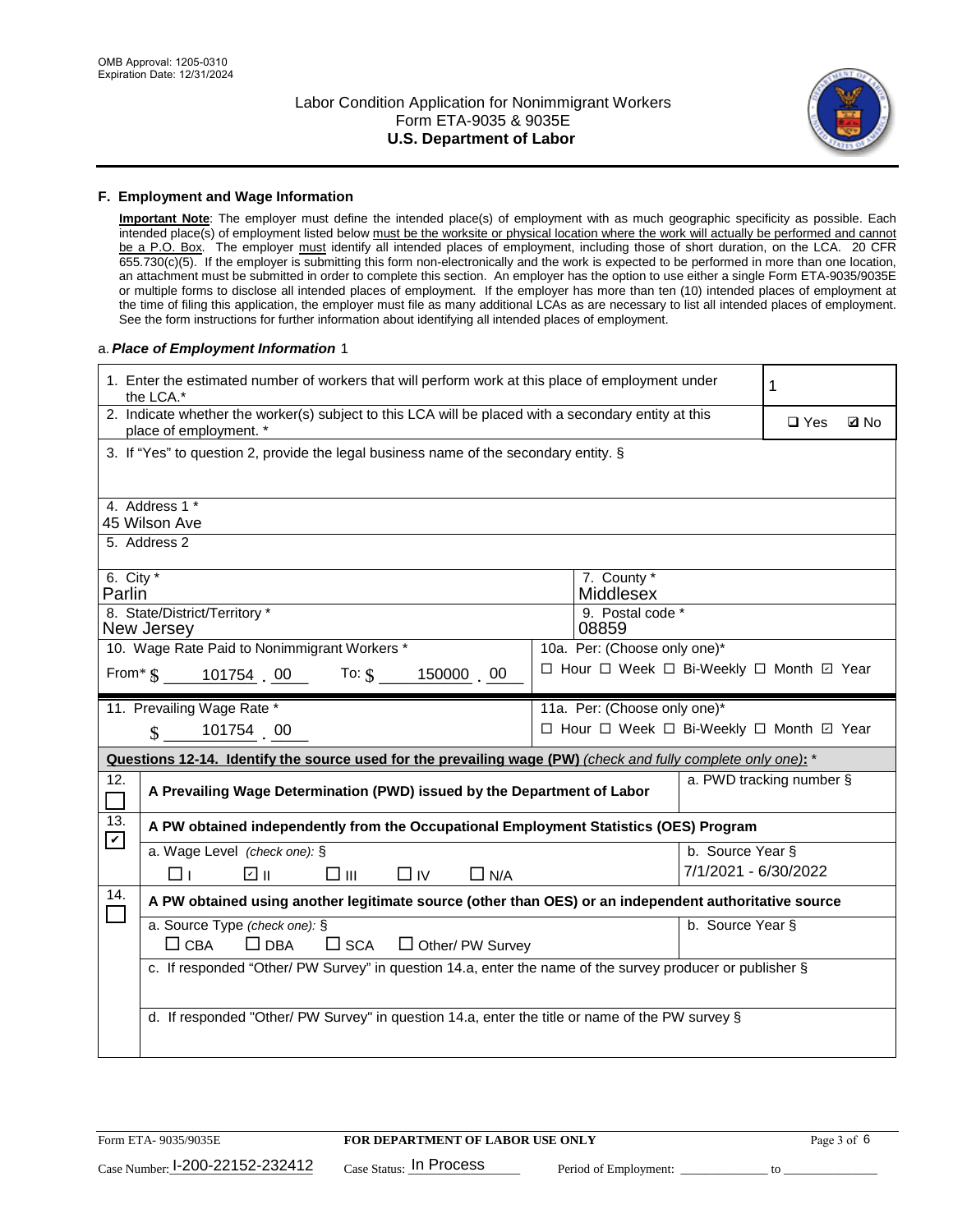

# **G. Employer Labor Condition Statements**

! *Important Note:* In order for your application to be processed, you MUST read Section G of the Form ETA-9035CP - General Instructions for the 9035 & 9035E under the heading "Employer Labor Condition Statements" and agree to all four (4) labor condition statements summarized below:

- (1) **Wages:** The employer shall pay nonimmigrant workers at least the prevailing wage or the employer's actual wage, whichever is higher, and pay for non-productive time. The employer shall offer nonimmigrant workers benefits and eligibility for benefits provided as compensation for services on the same basis as the employer offers to U.S. workers. The employer shall not make deductions to recoup a business expense(s) of the employer including attorney fees and other costs connected to the performance of H-1B, H-1B1, or E-3 program functions which are required to be performed by the employer. This includes expenses related to the preparation and filing of this LCA and related visa petition information. 20 CFR 655.731;
- (2) **Working Conditions:** The employer shall provide working conditions for nonimmigrants which will not adversely affect the working conditions of workers similarly employed. The employer's obligation regarding working conditions shall extend for the duration of the validity period of the certified LCA or the period during which the worker(s) working pursuant to this LCA is employed by the employer, whichever is longer. 20 CFR 655.732;
- (3) **Strike, Lockout, or Work Stoppage:** At the time of filing this LCA, the employer is not involved in a strike, lockout, or work stoppage in the course of a labor dispute in the occupational classification in the area(s) of intended employment. The employer will notify the Department of Labor within 3 days of the occurrence of a strike or lockout in the occupation, and in that event the LCA will not be used to support a petition filing with the U.S. Citizenship and Immigration Services (USCIS) until the DOL Employment and Training Administration (ETA) determines that the strike or lockout has ended. 20 CFR 655.733; and
- (4) **Notice:** Notice of the LCA filing was provided no more than 30 days before the filing of this LCA or will be provided on the day this LCA is filed to the bargaining representative in the occupation and area of intended employment, or if there is no bargaining representative, to workers in the occupation at the place(s) of employment either by electronic or physical posting. This notice was or will be posted for a total period of 10 days, except that if employees are provided individual direct notice by e-mail, notification need only be given once. A copy of the notice documentation will be maintained in the employer's public access file. A copy of this LCA will be provided to each nonimmigrant worker employed pursuant to the LCA. The employer shall, no later than the date the worker(s) report to work at the place(s) of employment, provide a signed copy of the certified LCA to the worker(s) working pursuant to this LCA. 20 CFR 655.734.

1. **I have read and agree to** Labor Condition Statements 1, 2, 3, and 4 above and as fully explained in Section G of the Form ETA-9035CP – General Instructions for the 9035 & 9035E and the Department's regulations at 20 CFR 655 Subpart H. \*

**Ø**Yes ロNo

## **H. Additional Employer Labor Condition Statements –H-1B Employers ONLY**

!**Important Note***:* In order for your H-1B application to be processed, you MUST read Section H – Subsection 1 of the Form ETA 9035CP – General Instructions for the 9035 & 9035E under the heading "Additional Employer Labor Condition Statements" and answer the questions below.

### *a. Subsection 1*

| 1. At the time of filing this LCA, is the employer H-1B dependent? §                                                                                                                                                                                                  |  |            | $\Box$ No |              |
|-----------------------------------------------------------------------------------------------------------------------------------------------------------------------------------------------------------------------------------------------------------------------|--|------------|-----------|--------------|
| 2. At the time of filing this LCA, is the employer a willful violator? $\S$                                                                                                                                                                                           |  |            | ⊡ No      |              |
| 3. If "Yes" is marked in questions H.1 and/or H.2, you must answer "Yes" or "No" regarding<br>whether the employer will use this application ONLY to support H-1B petitions or extensions of<br>status for exempt H-1B nonimmigrant workers? §                        |  |            | $\Box$ No |              |
| 4. If "Yes" is marked in question H.3, identify the statutory basis for the<br>$\Box$ \$60,000 or higher annual wage<br>exemption of the H-1B nonimmigrant workers associated with this<br>Master's Degree or higher in related specialty<br><b>Both</b><br>LCA.<br>☑ |  |            |           |              |
| H-1B Dependent or Willful Violator Employers -Master's Degree or Higher Exemptions ONLY                                                                                                                                                                               |  |            |           |              |
| 5. Indicate whether a completed Appendix A is attached to this LCA covering any H-1B<br>nonimmigrant worker for whom the statutory exemption will be based <b>ONLY</b> on attainment of a<br>Master's Degree or higher in related specialty. §                        |  | $\Box$ Yes | ⊡ No      | <b>D</b> N/A |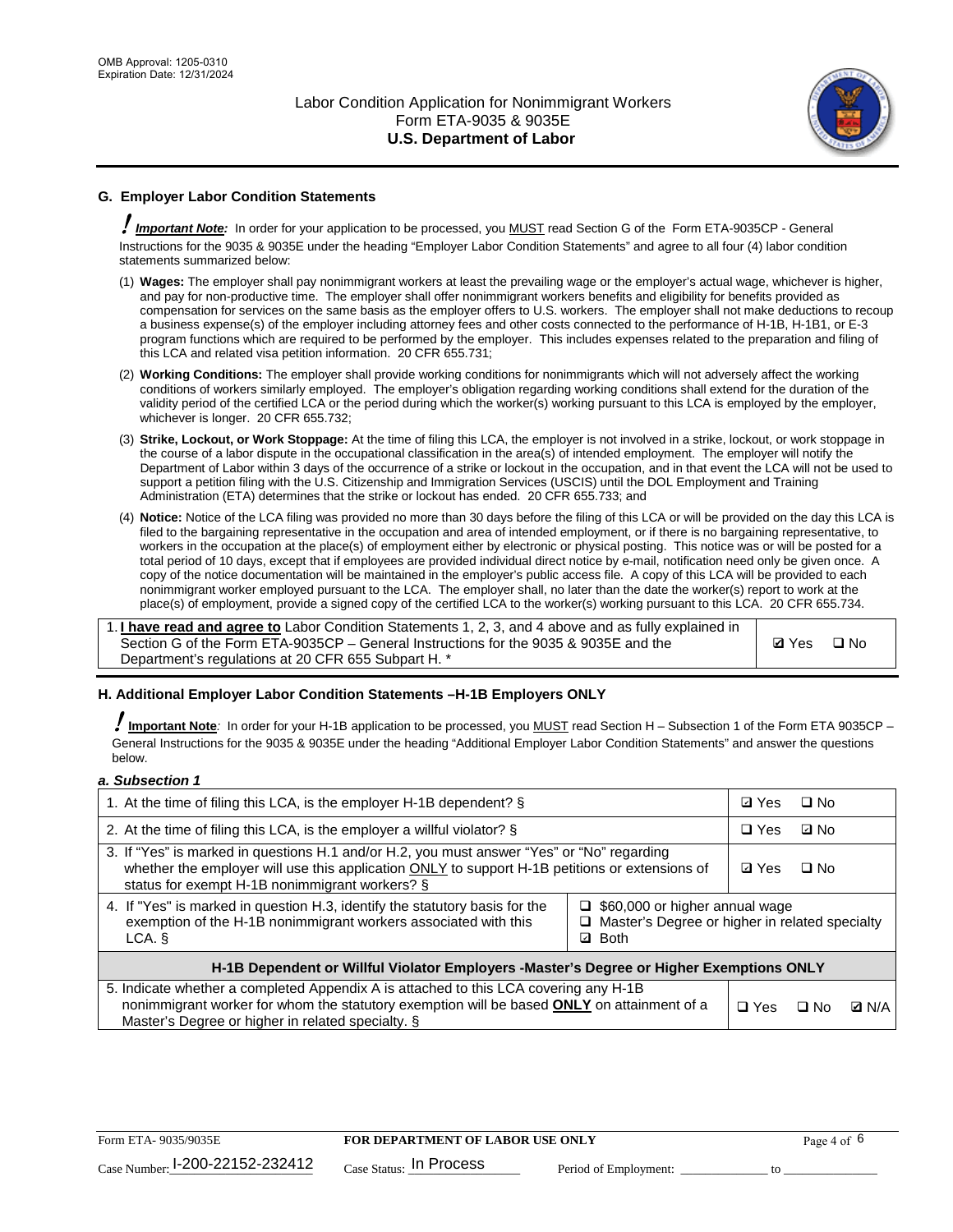

**If you marked "Yes" to questions H.a.1 (H-1B dependent) and/or H.a.2 (H-1B willful violator) and "No" to question H.a.3 (exempt H-1B nonimmigrant workers), you MUST read Section H – Subsection 2 of the Form ETA 9035CP – General Instructions for the 9035 & 9035E under the heading "Additional Employer Labor Condition Statements" and indicate your agreement to all three (3) additional statements summarized below.**

### *b. Subsection 2*

- A. **Displacement:** An H-1B dependent or willful violator employer is prohibited from displacing a U.S. worker in its own workforce within the period beginning 90 days before and ending 90 days after the date of filing of the visa petition. 20 CFR 655.738(c);
- B. **Secondary Displacement:** An H-1B dependent or willful violator employer is prohibited from placing an H-1B nonimmigrant worker(s) with another/secondary employer where there are indicia of an employment relationship between the nonimmigrant worker(s) and that other/secondary employer (thus possibly affecting the jobs of U.S. workers employed by that other employer), unless and until the employer subject to this LCA makes the inquiries and/or receives the information set forth in 20 CFR 655.738(d)(5) concerning that other/secondary employer's displacement of similarly employed U.S. workers in its workforce within the period beginning 90 days before and ending 90 days after the date of such placement. 20 CFR 655.738(d). Even if the required inquiry of the secondary employer is made, the H-1B dependent or willful violator employer will be subject to a finding of a violation of the secondary displacement prohibition if the secondary employer, in fact, displaces any U.S. worker(s) during the applicable time period; and
- C. **Recruitment and Hiring:** Prior to filing this LCA or any petition or request for extension of status for nonimmigrant worker(s) supported by this LCA, the H-1B dependent or willful violator employer must take good faith steps to recruit U.S. workers for the job(s) using procedures that meet industry-wide standards and offer compensation that is at least as great as the required wage to be paid to the nonimmigrant worker(s) pursuant to 20 CFR 655.731(a). The employer must offer the job(s) to any U.S. worker who applies and is equally or better qualified for the job than the nonimmigrant worker. 20 CFR 655.739.

| 6. I have read and agree to Additional Employer Labor Condition Statements A, B, and C above and |       |           |
|--------------------------------------------------------------------------------------------------|-------|-----------|
| as fully explained in Section H – Subsections 1 and 2 of the Form ETA 9035CP – General           | □ Yes | $\Box$ No |
| Instructions for the 9035 & 9035E and the Department's regulations at 20 CFR 655 Subpart H. §    |       |           |

## **I. Public Disclosure Information**

! **Important Note***:* You must select one or both of the options listed in this Section.

| 1. Public disclosure information in the United States will be kept at: * |
|--------------------------------------------------------------------------|
|--------------------------------------------------------------------------|

**sqrt** Employer's principal place of business □ Place of employment

## **J. Notice of Obligations**

A. Upon receipt of the certified LCA, the employer must take the following actions:

- o Print and sign a hard copy of the LCA if filing electronically (20 CFR 655.730(c)(3));<br>
Maintain the original signed and certified LCA in the employer's files (20 CFR 655.7
- Maintain the original signed and certified LCA in the employer's files (20 CFR 655.705(c)(2); 20 CFR 655.730(c)(3); and 20 CFR 655.760); and
- o Make a copy of the LCA, as well as necessary supporting documentation required by the Department of Labor regulations, available for public examination in a public access file at the employer's principal place of business in the U.S. or at the place of employment within one working day after the date on which the LCA is filed with the Department of Labor (20 CFR 655.705(c)(2) and 20 CFR 655.760).
- B. The employer must develop sufficient documentation to meet its burden of proof with respect to the validity of the statements made in its LCA and the accuracy of information provided, in the event that such statement or information is challenged (20 CFR 655.705(c)(5) and 20 CFR 655.700(d)(4)(iv)).
- C. The employer must make this LCA, supporting documentation, and other records available to officials of the Department of Labor upon request during any investigation under the Immigration and Nationality Act (20 CFR 655.760 and 20 CFR Subpart I).

*I declare under penalty of perjury that I have read and reviewed this application and that to the best of my knowledge, the*  information contained therein is true and accurate. I understand that to knowingly furnish materially false information in the *preparation of this form and any supplement thereto or to aid, abet, or counsel another to do so is a federal offense punishable by fines, imprisonment, or both (18 U.S.C. 2, 1001,1546,1621).*

| 1. Last (family) name of hiring or designated official * 2. First (given) name of hiring or designated official * 3. Middle initial §<br>I CHHABRA | I MANINDER       |  |
|----------------------------------------------------------------------------------------------------------------------------------------------------|------------------|--|
| 4. Hiring or designated official title *<br>CHIEF EXECUTIVE OFFICER                                                                                |                  |  |
| 5. Signature *                                                                                                                                     | 6. Date signed * |  |